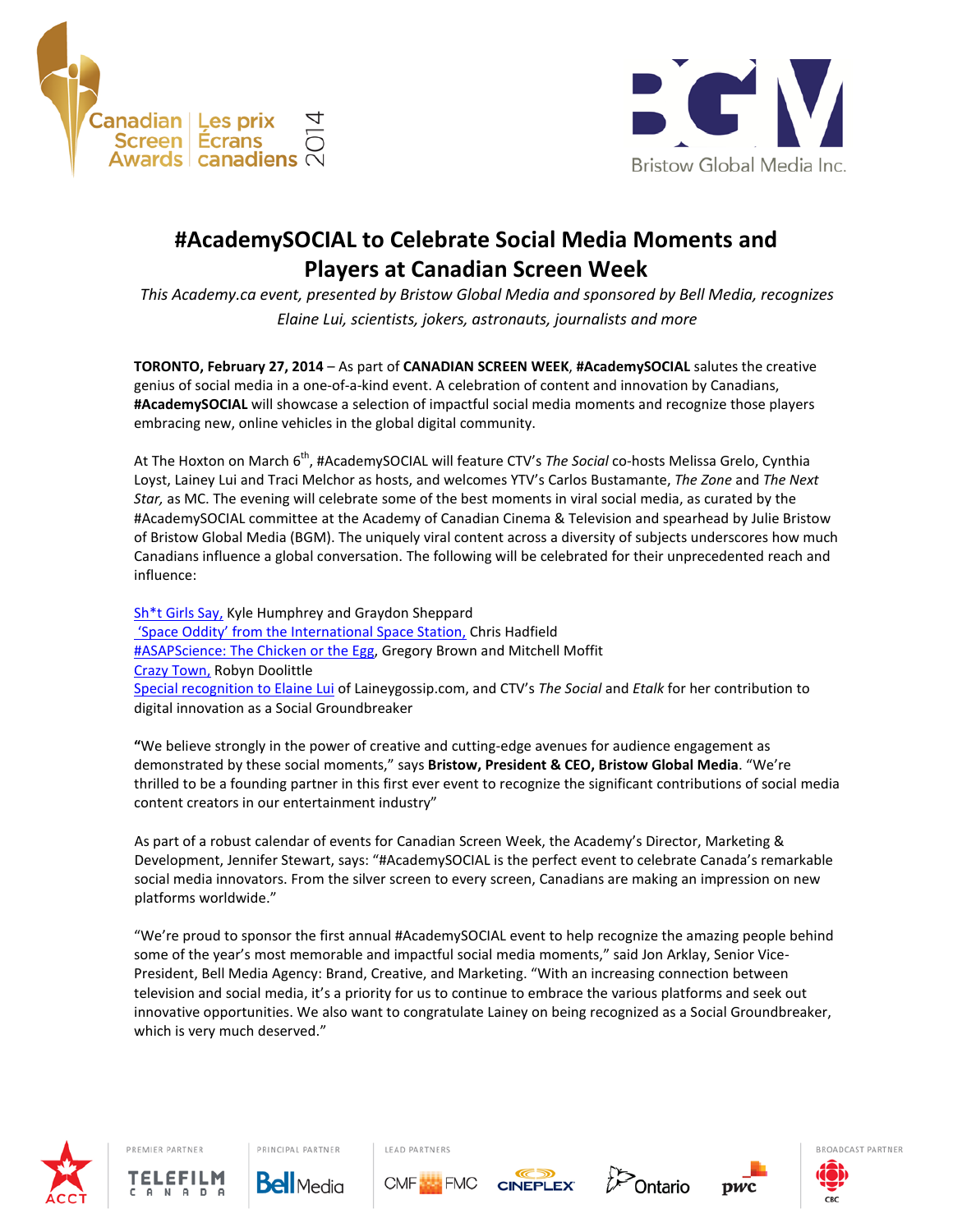



The #AcademySocial evening will feature some of today's most groundbreaking digital applications from the BGM-curated gallery of social media moments, Bell Media's Perfect Profile Picture, IPF'S Tweet to Unlock, Canadian Film Centre's 'Google Glass' test environment, Shaftesbury/Smokebomb's Tweet to Play DJ Duel, the OMDC device-charging station and Sheridan College's Meme Face Cam.

#### **Key Social Media Handles**

#AcademySocial @Academy\_NET @jbristowBGM @ASAPScience

@robyndolittle @TheSocialCTV @melissagrelo @cynthialoyst @Shitgirlssay

@StayFabulous @LaineyGossip @ytvcarlos @Cmdr\_Hadfield @debmccain

### **About Bristow Global Media**

Bristow Global Media is an innovative global media company. BGM was founded by award-winning broadcast executive Julie Bristow to enhance the viewers' experience by creating content that builds on the combined power of traditional, digital and social platforms. For more information, please visit bristowglobalmedia.com. #BGM

### **About the Academy**

The Academy of Canadian Cinema & Television is a national, non-profit, professional association dedicated to the promotion, recognition and celebration of exceptional achievements in Canadian film, television and digital media. Unifying industry professionals across Canada, the Academy is a vital force representing all screenbased industries.

### **About the Canadian Screen Awards and Canadian Screen Week**

PRINCIPAL PARTNER

**Bell** Media

The Academy's Canadian Screen Awards is the annual awards show to celebrate the best in film, television a digital media; they are part of Canadian Screen Week (March 3-9, 2014) and the 2-Hour Live Broadcast Gala will air Sunday March 9, 2014 @ 8pm on CBC.

### **About** *The Social*

Co-hosted by Melissa Grelo, Cynthia Loyst, Lainey Lui, and Traci Melchor, with Digital Correspondent Jessica Allen, THE SOCIAL brings a fresh, daily perspective on the up-to-the-minute news, pop culture, and lifestyle topics that matter most to Canadians in a socially interactive format. Broadcast live in front of a studio audience, guests who have appeared on THE SOCIAL include Jessica Alba, Katy Perry, Elisha Cuthbert, Justin Trudeau, Chris Tucker, Michael Bublé, Jann Arden, and Helen Fielding. THE SOCIAL is produced by Bell Media Production, and Michelle Crespi is Executive Producer. Nanci MacLean is Vice-President, Bell Media Production. Catherine MacLeod is Senior Vice-President, Specialty Channels and Bell Media Production. Mike Cosentino is Senior Vice-President, Programming, CTV Networks. Phil King is President - CTV, Sports, and Entertainment Programming. THE SOCIAL airs weekdays at 1 p.m. (2 p.m. AT) on CTV, 2 p.m. ET on CTV Two, and 7 p.m. ET on E!, and is available live on the CTV GO App and on demand following the broadcast at TheSocial.ca and on CTV GO (check local listings). More information about THE SOCIAL, including ticket information, can be found at TheSocial.ca, as well as on Facebook, @TheSocialCTV, Pinterest, Instagram, and other social media platforms.



PREMIER PARTNER

TELEFILM

-30-

**CINEPLEX** 

**Ontario** 

pwc

LEAD PARTNERS

**CMF**